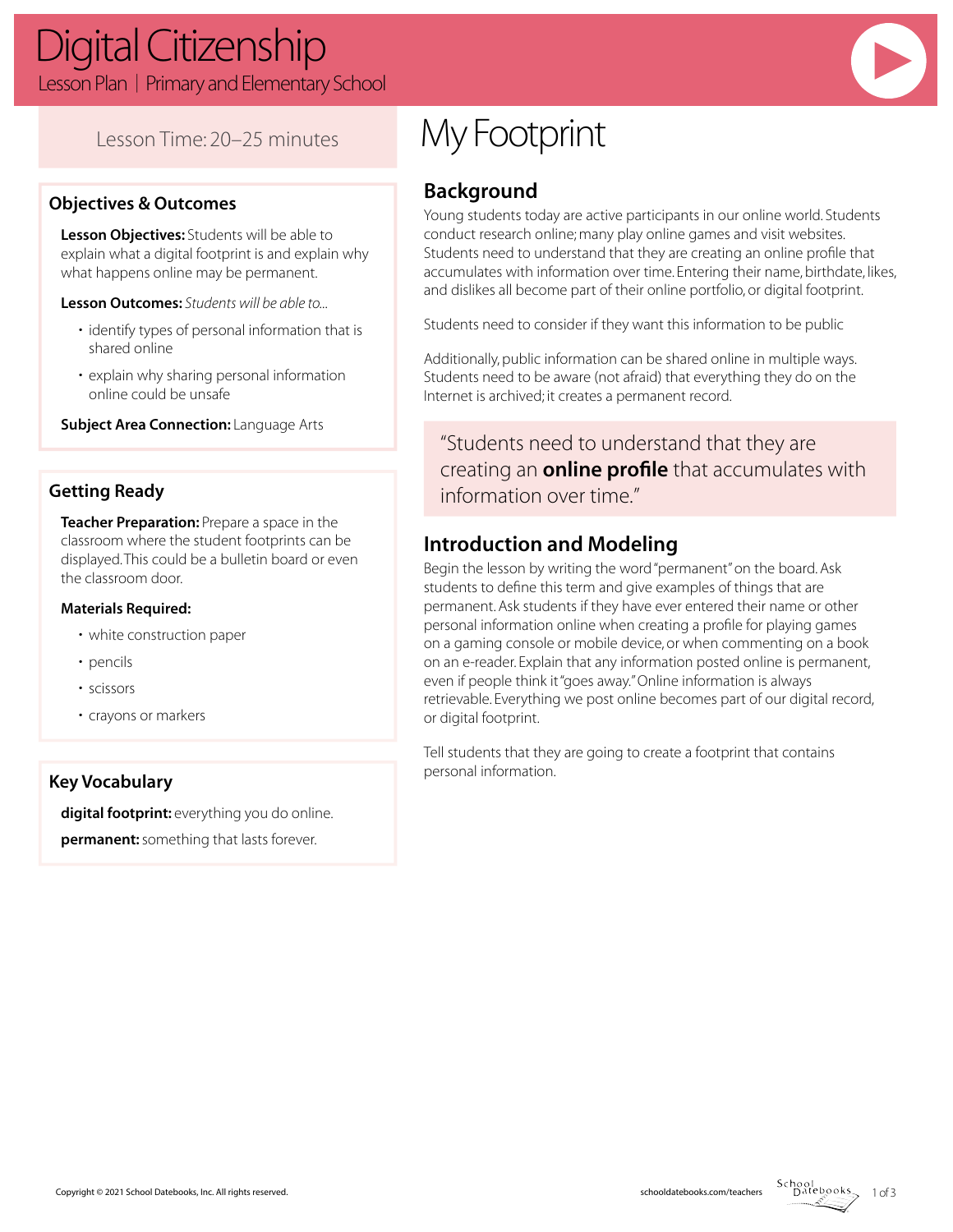### **Procedure**

- 1. Pass out a sheet of construction paper to each student.
- 2. Have each student trace their foot with a pencil and cut out the shape.
- 3. Have students write down their name, something they like, and something they don't like on the footprint cutout.
- 4. Hang the footprints in the classroom and give students time to read over the information on the footprints.
- 5. Ask students how much they remember about the different footprints. Ask who can remember some things that other students liked or disliked that were on the footprints.
- 6. Explain that anyone coming into the classroom would be able to see this information and that anyone who goes online can see any information they've posted online as well. Ask them if they know why you didn't ask them to share their address or phone number. (Keeping some information private can help keep them safe, etc.)
- 7. Talk about why it is important to know what is okay to share online and what is not. Explain that if they are unsure about what to share online, even if it is with friends, they should ask an adult they trust, like family members, their teacher, etc.

## **Discussion Questions**

- What kind of personal information did we share on our footprint?
- How would you feel if this information were posted somewhere public like the library, train station, or grocery store?
- How could posting personal information be dangerous?
- What type of information have you shared online?

## **Evaluation**

Ask students to create a list of personal information that they should not share online.

### **Tips for Tailoring This Lesson**

#### For Higher Grade Levels **For Lower Grade Levels**

- Ask students to review their digital footprints online and make changes to protect their privacy.
- Ask students to research how information can be shared on the Internet.

- Students can make a class poster that lists what is safe to share online and what isn't.
- Students can talk to an adult at home about going online with them.